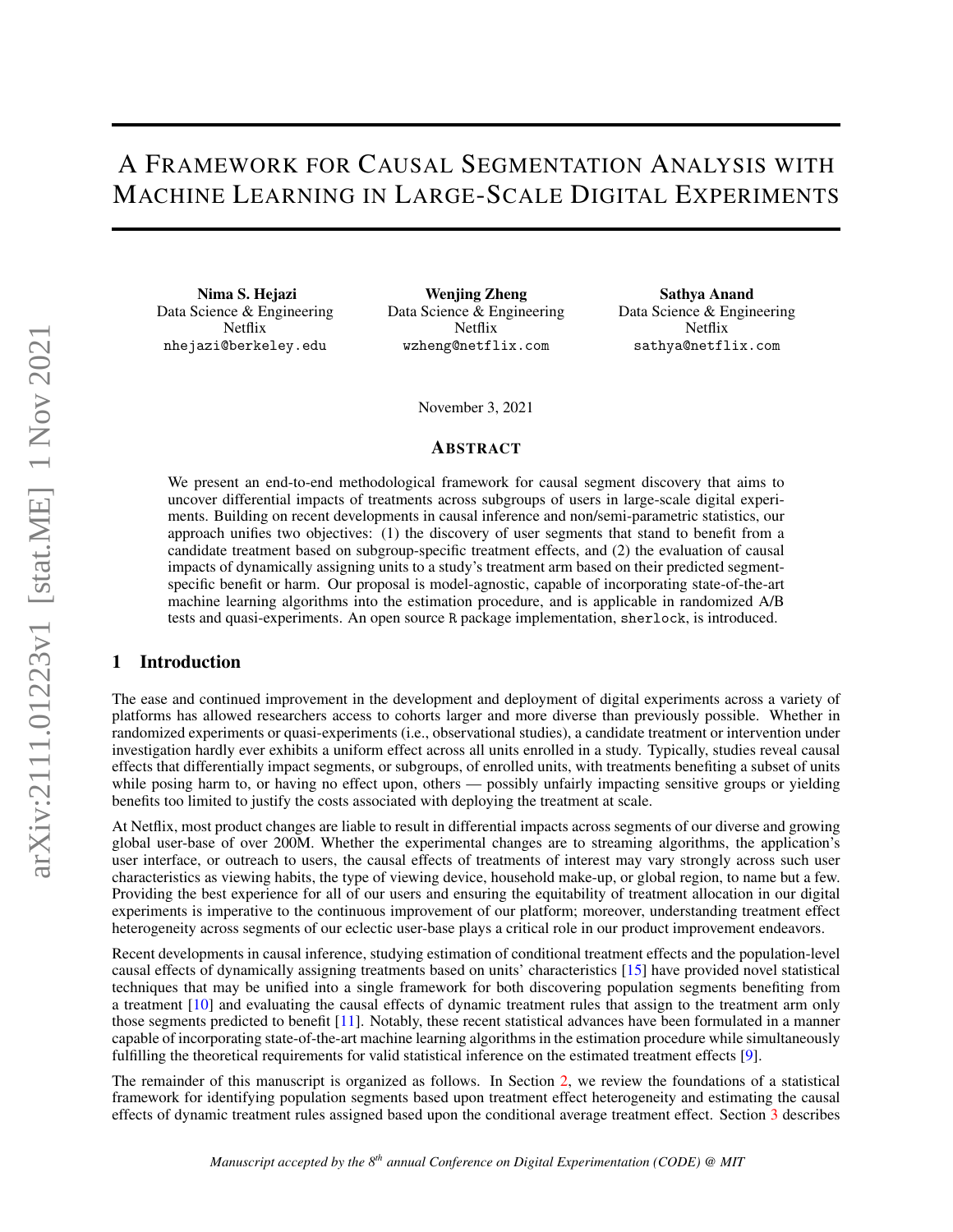sherlock, a software package we designed to allow our data scientists to perform causal machine learning for population segment discovery and analysis. In Section [4,](#page-3-0) we present an illustrative example of applying our causal segment discovery framework, and the sherlock package, to analyzing synthetic data inspired by quasi-experiments at Netflix.

### <span id="page-1-0"></span>2 A Causal Segment Discovery Framework

We consider the problem of discovering segments of users that should benefit from a given treatment subject to an optimality criterion. More precisely, for a dataset collected in a randomized A/B test or in a quasi-experiment, we measure baseline covariates W, the assigned treatment A, and response/outcome Y on a set of n units. We additionally assume access to a set of segmentation covariates  $V$  that temporally precede treatment assignment (and, thus, are unaffected by it), with which we aim to segment the population. This set of segmentation covariates may be highdimensional (i.e., consisting of many covariates), have high cardinality (i.e., a large support space for at least a single covariate), or both. We define a segment as a particular realization of these covariates (i.e.,  $V = v$ ). The segmentation covariates are often a subset of the baseline covariates (i.e.,  $V \subset W$ ), which, in the case of non-randomized studies, may be used to adjust for confounding of the treatment-outcome relationship, or, in A/B tests, to reduce estimation variance by covariate adjustment. For a given segment  $V = v$ , the *conditional average treatment effect* (CATE) on this segment is given by  $\text{CATE}(v) = \mathbb{E}[\mathbb{E}(Y \mid A = 1, W) - \mathbb{E}(Y \mid A = 0, W) \mid V = v].$ 

The goal of segment discovery is to reveal which segments ought to benefit from treatment, with the possible benefit being defined in two distinct ways, as enumerated below.

- 1. *In absolute terms*, where the goal is to identify segments whose  $CATE(v)$  estimates fall above a user-specified benefit threshold  $\theta$ , i.e.,  $T = \{v : \text{CATE}(v) > \theta\}.$
- 2. *Subject to cost or side-effect constraints*, which can be formulated as a constrained optimization problem with respect to the CATE. Specifically, the goal in this case is to identify a set of segments  $T$  so as to maximize the population-level outcome

$$
\psi = \sum_{v \in T} \mathbb{E}[\mathbb{E}(Y \mid A = 1, W) \mid V = v] p(v) + \sum_{v \notin T} \mathbb{E}[\mathbb{E}(Y \mid A = 0, W) \mid V = v] p(v), \tag{1}
$$

subject to a cost constraint  $\sum_{v\in T}\text{Cost}(v)p(v)\leq\phi.$  Here,  $\text{Cost}(v)\geq 0$  is the known cost of treating a unit in a given segment, the budget  $\phi$  is a given spending cap, and  $p(v)$  is the marginal distribution of segment v in the population. This is equivalent to the binary knapsack problem of finding  $T \subseteq \{v : CATE(v) > 0\}$  such that we maximize  $\sum_{v \in T}$  CATE(v) while respecting the constraint  $\sum_{v \in T}$  Cost(v)p(v) $\phi$ .

Estimation of the CATE requires the use of sample splitting principles in order to avoid overfitting that stems from learning the dynamic treatment rule and evaluating the population-level causal effects of the learned rule within a single study cohort [\[13\]](#page-4-4). Similar principles were studied in the formulation of cross-validated targeted minimum loss estimation (CV-TMLE) [\[16\]](#page-4-5), have recently been renamed "cross-fitting" [\[3\]](#page-4-6), and appeared decades ago in studies of efficient estimation in semiparametric models  $[7, 2]$  $[7, 2]$  $[7, 2]$ . Following the partitioning of the dataset into K training and validation folds (i.e., K-fold cross-validation), we apply user-specified machine learning algorithms to obtain outof-sample (or holdout) predictions of the outcome regression  $\mathbb{E}_Y(Y \mid A, W)$ , the conditional mean of the outcome given observed treatment status and covariates, and of the propensity score  $\hat{p}_A(A \mid W)$ , the conditional probability of treatment assignment given covariates. Next, using the form of the efficient influence function [\[2\]](#page-4-8), a central quantity in semiparametric theory, a doubly robust outcome transformation may be applied to obtain the pseudo-outcome  $\hat{D} = [(2A-1)/\hat{\mathbb{P}}_A(A \mid W)] \cdot [Y - \hat{\mathbb{E}}_Y(Y \mid A, W)] + \hat{\mathbb{E}}_Y(Y \mid 1, W) - \hat{\mathbb{E}}_Y(Y \mid 0, W)$ . Regressing the outcome  $\hat{D}$  on segmentation covariates V, by way of another user-specified machine learning algorithm, yields  $\hat{E}_V(\hat{D} | V)$ , a *doubly robust* estimator of  $CATE(v)$ , which admits analytical standard error calculations based on its efficient influence function. For both problems (1) and (2), a single-tailed test of the null and alternative hypotheses { $H_0$ : CATE(v)  $\leq$  $\theta, H_1$ : CATE(v)  $> \theta$ , across the segments can be used to assign the treatment rule inferentially, with multiple comparisons corrections to account for the number of segments. For problem (2), only segments for which CATE( $v$ ) > 0 (i.e., those expected to benefit from treatment) are considered as candidates in the binary knapsack problem.

After learning the segments that should receive treatment, we can assess the gain attributable to such dynamic treatment strategies, by comparison against a global (or "one-size-fits-all") treatment strategy. A dynamic treatment strategy learned in this way is defined as a function  $A = d(v)$ , where  $d(v)$  is the indicator that  $v \in T$ , that is, whether a given user belongs to a "should-treat" segment. At this point, doubly robust estimators of optimal treatment effects (OTEs), such as  $\psi_{\text{OTE}} = \mathbb{E}[\mathbb{E}(Y \mid A = d(V), W) - \mathbb{E}(Y \mid A = 1, W)]$ , or the heterogeneous treatment effect (HTE) over the segments, namely,  $\psi_{\text{HTE}} = \mathbb{E}[\mathbb{E}(Y \mid A = 1, W) - \mathbb{E}(Y \mid A = 0, W) \mid V \in \overline{T}] - \mathbb{E}[\mathbb{E}(Y \mid A = 1, W) - \mathbb{E}(Y \mid A = 1, W)]$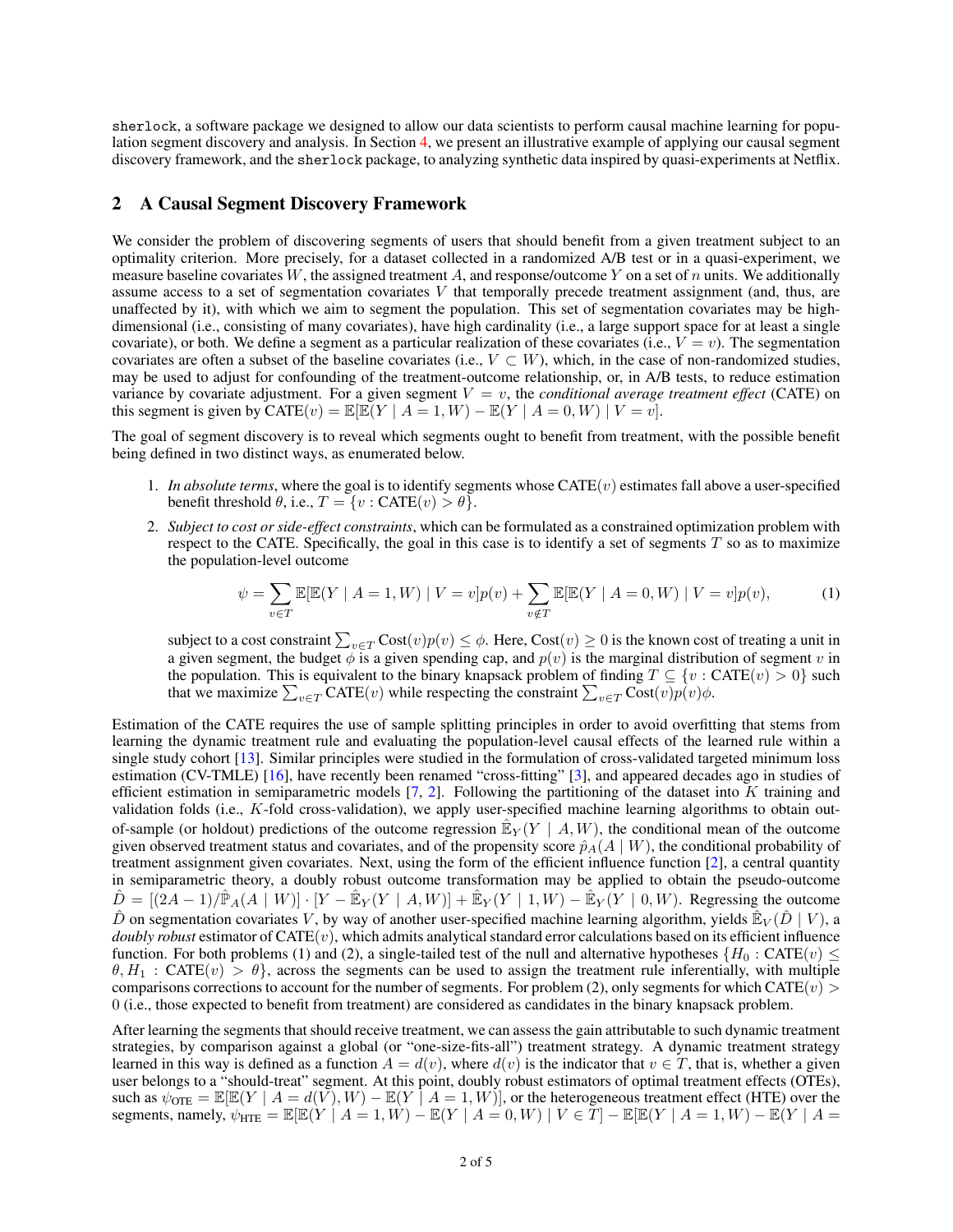$(0, W) \mid V \notin T$ , may be used to evaluate the quality of the population segmentation based on the expected utility of deploying the resultant dynamic treatment strategy.

## <span id="page-2-0"></span>3 sherlock: A Modular and Scalable Software Implementation

We developed sherlock, a software package for the R programming language and environment for statistical computing [\[12\]](#page-4-9), to simplify the use of our causal segmentation framework in both randomized A/B testing and quasiexperimental study settings. The design of this R package emphasized two key goals: *modularity* and *scalability*. In terms of modularity, the package abstracts the causal segmentation analysis pipeline into three broad steps, each representing a distinct point of analytical interest and encoded in one of sherlock user-facing wrapping functions.

- 1. Evaluate treatment effect heterogeneity across the segment groups, requiring estimation of nuisance parameters as well as estimation of the CATE on the population segments  $v \in V$ . This step involves computing estimates of the propensity score, the outcome regression, and of  $CATE(v)$ , for which a user-specified modeling algorithm (or algorithm library) is used. In particular, we recommend the Super Learner algorithm, which allows the selection of a single algorithm (or the construction of an ensemble model) from a user-specified algorithm library, using loss-based cross-validation to achieve optimal asymptotic performance [\[14\]](#page-4-10). To facilitate access to a wide variety of modeling algorithms, sherlock is tightly coupled with the open source sl3 R package [\[5\]](#page-4-11), which acts both as an interface to 50+ machine learning algorithms and a standalone implementation of the Super Learner algorithm. This step is encoded in the sherlock calculate() function.
- 2. Dynamically assign treatment to (or withhold treatment from) the population segments, based on options for evaluating treatment efficacy, including thresholding the CATE at a user-given cutoff or while accounting for an overall budget or cost for deploying the treatment [\[8,](#page-4-12) [15\]](#page-4-0). This step uses the estimated CATE(v) and userspecified optimality criterion (e.g., total budget) to assign segments with  $CATE(v) > 0$  to the treatment arm, constructing confidence intervals and performing hypothesis tests (i.e.,  $H_0$ : CATE(v)  $\leq \theta$ ,  $H_1$ : CATE(v)  $>$ θ). The data scientist may now examine a summary of the segmentation results (see Table [2\)](#page-4-13), which includes segment identifiers  $v \in V$ , point estimates of CATE(v), inference for the estimates, and an indication of a segment's treatment assignment (i.e.,  $v \in T$ ). This is implemented by the watson segment() function.
- 3. Estimate population-level causal effects of the dynamic treatment rule, including both HTEs, which contrast the effects of the intervention within the treatment allocations derived in the preceding step, and OTEs, which contrast counterfactual means under the dynamic treatment rule with those of static treatment strategies. This step allows for the evaluation of segmentation quality through the use of non/semi-parametric efficient estimation of the effect measures discussed in Section [2.](#page-1-0) Notably, neither this step nor the preceding step is computationally demanding, relying primarily on the nuisance estimates generated in the first step. These effects are computed by the mycroft assess() function.

With respect to scalability, sherlock's design emphasized enumerating the set of nuisance functionals required for doubly robust estimation of the CATE and the causal effect measure parameters (i.e., HTE, OTE). By accounting for dependencies across stages of the estimation procedure at the design stage, sherlock's pipeline collapses computationally taxing nuisance regressions into a single step, thereby streamlining the latter steps, in which the segmentspecific treatment rule is assigned and the quality of segmentation evaluated. This reduced computational burden is a direct result of (1) avoiding redundant computation and (2) breaking dependencies between steps of the estimation routine to introduce modularization. Together, these design choices allow the data science practitioner increased flexibility when using sherlock to perform causal segmentation analysis, allowing for choices of the treatment rule optimality criterion and effect measure to be siloed entirely from nuisance estimation — that is, the nuisance estimate "building blocks" may easily be extracted and manipulated, without any need for re-computation, as the analytical decision-making process progresses.

Finally, sherlock includes (by way of sl3) facilities to introduce customizable wrappers that accommodate newly developed machine learning algorithms or regression techniques for the estimation of nuisance parameters. In our application settings — working with large-scale experiments with millions of users — this proves an important point of flexibility, as regression algorithms do not uniformly scale to massive sample sizes. Instead, the analyst may, with little overhead, build bindings for algorithms optimized to the scale and characteristics of the dataset at hand, including, for example, algorithms optimized to respect measurement sparsity. To support cross-validation of nuisance estimates, sherlock relies on the origami R package [\[4\]](#page-4-14), which provides a general and flexible framework for sample splitting. Both origami and sl3 utilize the Future framework [\[1\]](#page-4-15) for delayed and parallelized computation in R, allowing sherlock to take full advantage of available compute resources; moreover, sherlock's data structures are simple instantiations of R's data.table  $[6]$ , which provides numerous optimizations that streamline computation, including reference assignment operations that curb memory usage, helpful when working with massive datasets. An open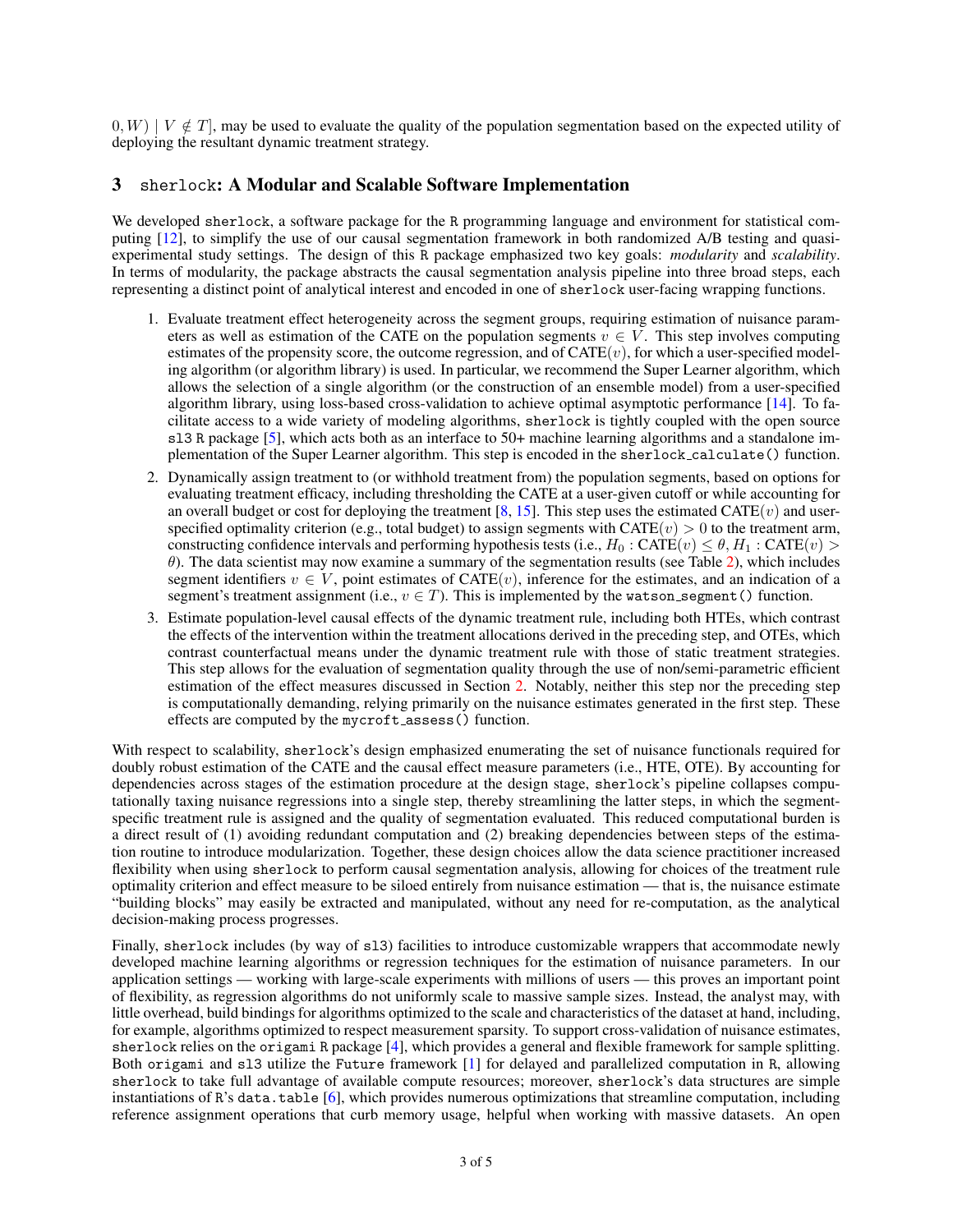source release of our sherlock R package is available on GitHub at <https://github.com/Netflix/sherlock>, and, in time, sherlock will additionally be made available via the Comprehensive R Archive Network (CRAN).

## <span id="page-3-0"></span>4 Illustrative Example

We demonstrate the use of our causal segment discovery framework by the application of sherlock to a synthetic dataset example inspired by quasi-experiments at Netflix. In our simulated dataset, we have  $n = 5000$  independent units (e.g., Netflix accounts), upon which we have measured 7 variables, including the number of devices associated with a given account ("num devices"), whether the account belongs to a newly enrolled Netflix member ("is p2plus"), whether the account is located in a new market region ("is newmarket"), the account's estimated lifetime value ("baseline ltv"), a measure of the account's baseline viewing hours ("baseline viewing"), non-randomized assignment to a new user interface (UI; the treatment), and a measure of post-treatment Netflix viewing hours ("outcome viewing"). A few randomly selected rows of the dataset appear in Table [1](#page-3-1) for reference.

<span id="page-3-1"></span>

| num_devices | $is_p2$ plus | is_newmarket | baseline_ltv | baseline_viewing | treatment | outcome_viewing |
|-------------|--------------|--------------|--------------|------------------|-----------|-----------------|
|             |              |              | 0.539        | 0.000            |           | 0.406           |
|             |              |              | 1.328        | 1.637            |           | 2.328           |
|             |              |              | 0.000        | 0.000            |           | 3.400           |
|             |              |              | .027         | 0.000            |           | 1.934           |
|             |              |              | 0.000        | 0.000            |           | 1.376           |
|             |              |              | 0.000        | 1.401            |           | 2.683           |

Table 1: Measurements collected on six units in a simulated quasi-experimental dataset. Assessing the impact of the new UI, itself possibly affected by the baseline covariates, on the outcome of viewing hours is the question of interest.

The candidate segmentation covariates are the number of devices associated with the account and whether the account belongs to a new member. Across these two segmentation covariates, we observe 10 strata, that is, card( $V$ ) = 10. Next, we evaluate treatment effect heterogeneity by estimating the CATE, using a handful of regression and machine learning algorithms to fit nuisance parameters. By calling the function sherlock calculate() and its associated plotting method, we can easily visualize the CATE estimates across each segment; these are displayed in Figure [1.](#page-3-2)

<span id="page-3-2"></span>

Treatment Effect Heterogeneity by Segment

Figure 1: Results of causal segmentation analysis, with statistical inference for the CATE. Deploying the new UI is expected to lower the viewing hours of segments with negative CATE estimates, while yielding increases in viewing hours for those segments with positive estimates.